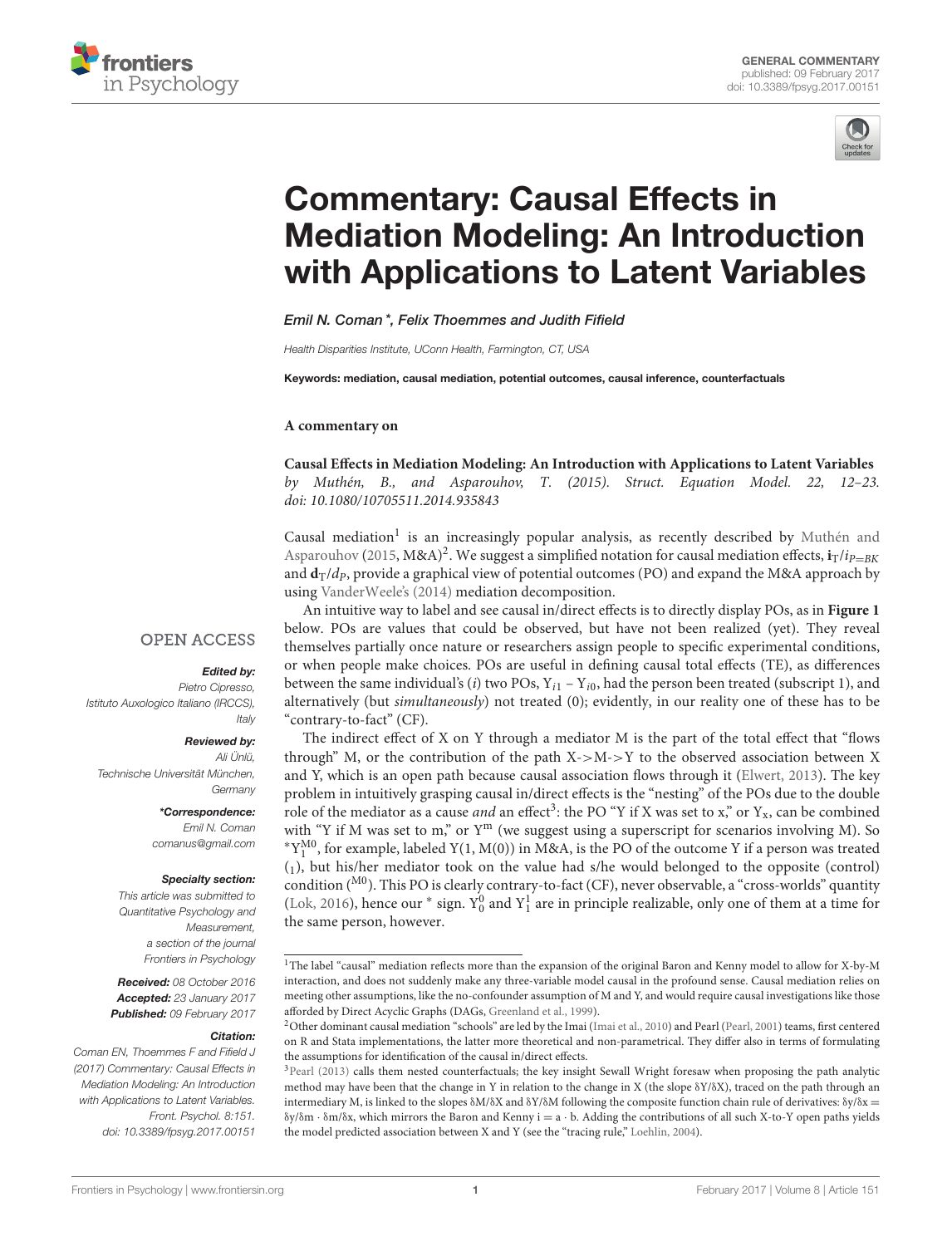<span id="page-1-0"></span>

The four key POs involved in understanding causal in/direct effects are shown in **[Figure 1](#page-1-0)**. The total effect is decomposable into direct and indirect causal effects, possibly in two ways, through one of two fully contrary-to-fact POs:  $*Y_1^0$  or  $*Y_0^1$ .

Both decompositions of TE can be obtained by adding and subtracting a fully CF intermediary term; e.g., through  $*Y_1^0:$ 

$$
TE = Y_1^1 - Y_0^0 = (Y_1^1 - {}^*Y_1^0) + ({}^*Y_1^0 - Y_0^0) = i_T + d_P \qquad (1)
$$

Intuitively, one can see that the two vertical arrows are direct effects, because they capture the "change" in Y (in the PO world), marked by subscript/superscript changes: when "changing" only X, i.e., while (un-naturally) holding the mediator at a "constant" PO-value. The causal pure direct effect  $dp$  is often referred to as natural (or pure natural direct effect, PNDE, in M&A), because the mediator takes on the same value under the control condition, also natural, but is in fact a total indirect effect (total natural indirect effect, TNIE, in M&A); it is total because it is a sum, of its pure kind, which we label  $i_{P=RK}$ , and an interacted mediation component, see Equation (3) below; here X is kept "unchanged" at the treated level (1), yet the mediator "changes" its (potential) value, from its natural (control) value to the value "if treated."

We suggest to label the *pure* indirect effect  $i_{P=BK}$ , because its estimate for continuous M and Y matches the classic no interaction and no confounder [Baron and Kenny \(1986\)](#page-2-9) indirect effect "a  $\cdot$  b" (see Equation 8 in M&A, when an interaction X-by-M is specified).

The relation between the key causal effects  $\mathbf{d}_T$  and  $\mathbf{d}_P$  and  $\mathbf{i}_T$ and  $i_{P=BK}$  has been revealed by VanderWeele's decomposition [\(VanderWeele, 2014\)](#page-2-1), hence the total labels we proposed:

$$
\mathbf{d}_{\mathrm{T}} = d_{P} + \mathrm{INT}_{\mathrm{Med}} \quad \text{and} \quad \mathbf{i}_{\mathrm{T}} = i_{P=BK} + \mathrm{INT}_{\mathrm{Med}}, \tag{2}
$$

where  $INT_{Med}$  is the mediated interaction component<sup>[5](#page-1-2)</sup>, which is the product of the interaction estimate and the X->M linear effect,  $\beta_{X^*M} \cdot a$ , labeled  $\gamma_1 \cdot \beta_3$  in M&A, see their Equations (5) and (9); INTMed is non-zero when X impacts M, and X and M interact in how they impact Y.

Because the Mplus software code in M&A for computing causal in/direct effects did not estimate the effects proposed by VanderWeele's "decomposition" (mediated interaction, controlled direct effect, proportion attributable to interaction, and portion eliminated), we expand the Mplus code for continuous M and Y to estimate them (see the online appendix at [https://bit.ly/pos\\_frontiers\)](https://bit.ly/pos_frontiers); we present an expanded VanderWeele SAS code too, which estimates the Mplus additional effects: pure direct, total indirect and total direct.

To illustrate, we estimated effects from a weight-loss randomized intervention data (SisterTalk Hartford, Burleson et al., [2008;](#page-2-10) de-identified data for replication available in appendix), which was meant to improve food habits and consequently reduce BMI in African-American women; effects are shown in Equation (3) (following VanderWeele's Figure 4, 2013, which is an expanded online version of the published [\(VanderWeele, 2014\)](#page-2-1);  $*$  signals statistically significant at  $p < 0.05$ , NS signifies non-significant):

$$
{}_{\text{TE}} = \underbrace{\overbrace{\text{m}_{\text{CDE}} + \text{m}_{\text{INT}_{\text{Ref}}}}^{\text{m}_{\text{CDE}}} + \overbrace{\text{m}_{\text{INT}_{\text{Ref}}}}^{\text{m}_{\text{CDE}}} + \overbrace{\text{m}_{\text{INT}_{\text{Ref}}}}^{\text{m}_{\text{CDE}}} + \overbrace{\text{m}_{\text{INT}_{\text{Ref}}}}^{\text{m}_{\text{CDE}}} + \overbrace{\text{m}_{\text{INT}_{\text{Ref}}}}^{\text{m}_{\text{T}} = -0.168^*(25\%)} + \overbrace{\text{m}_{\text{TM}}^*(25\%)}{-0.189^*(29\%)}}^{\text{tr}}_{\text{F} = -0.189^*(25\%)} \tag{3}
$$

which would be the "natural" course of action without any change in nature.

Similarly, the two horizontal arrows are indirect effects, because they are the result of "changing" only M, while keeping X constant (at 0, or  $1)^4$  $1)^4$ . The "upper" indirect effect is called

where  $INT_{Med}$  is the mediated interaction, BK is the "Baron and Kenny" causal indirect effect, <sup>m</sup>CDE is the controlled direct effect,  ${}^{\rm m} {\rm INT}_{\rm Ref}$  reference interaction, with superscript  $m$ signaling that those effects depend on what value  $m$  the analyst decided to estimate them at.

<span id="page-1-1"></span><sup>4</sup>The fact that there is possibly more than one indirect (and hence direct) effect to estimate follows from the interaction of X and M in causing Y, which makes the effect of M on Y vary with X (or the effect of X on Y vary with M).

<span id="page-1-2"></span><sup>&</sup>lt;sup>5</sup>The INTMed key component is defined in [VanderWeele \(2013\)](#page-2-11) as  $(Y_1^1 - *Y_1^0 {}^{*}Y_{0}^{1} + Y_{0}^{0}$  (M<sub>1</sub> – M<sub>0</sub>) which for continuous M and Y becomes either  $i_{T}$ - $i_{P=BK}$  or  $\mathbf{d}_\mathrm{T}$ - $d$ <sub>P</sub>.